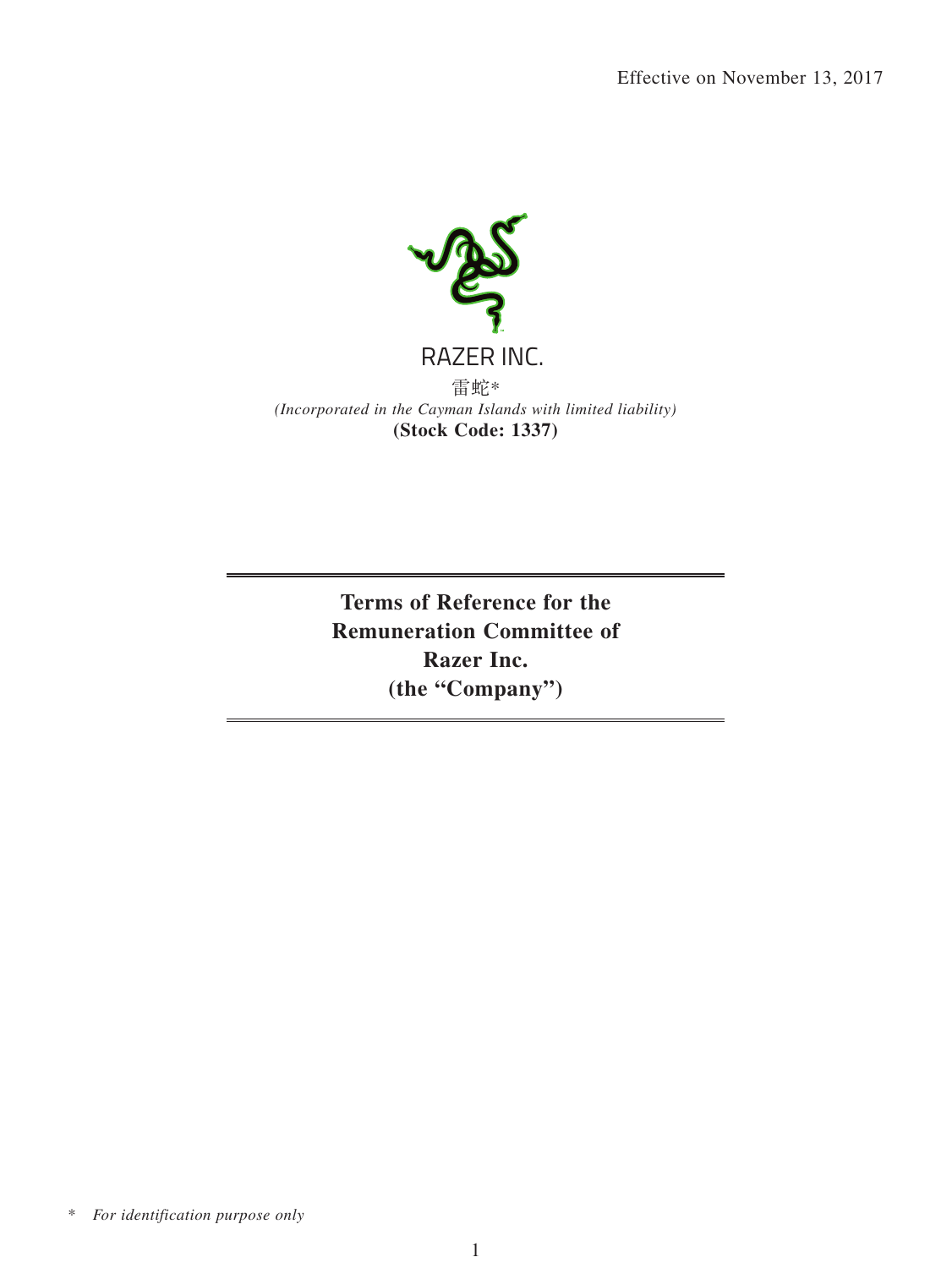## **Definitions**

1. For the purposes of these terms of reference (these *Terms*):

**Board** means the board of directors of the Company;

**Company Secretary** means any one of the joint company secretaries of the Company;

**Directors** means the members of the Board;

**Group** means the Company and its subsidiaries and associated companies at the relevant time or, where the context so requires, in respect of the period before the Company became the holding company of its present subsidiaries and associated companies, the present subsidiaries and associated companies of the Company or the businesses operated by its present subsidiaries and associated companies or (as the case may be) its predecessor;

**Listing Rules** means the Rules Governing the Listing of Securities on The Stock Exchange of Hong Kong Limited (as amended from time to time);

**Remuneration Committee** means the remuneration committee established by resolutions of the Board in accordance with clause 3 of these Terms;

**Senior Management** means (where applicable) the chief executive officer, chief financial officer, chief customer officer, senior vice presidents and any other officers of the Group as may be appointed by the Board from time to time; and any other employees of the Group as determined by the Remuneration Committee to be part of the senior management of the Company;

**Shareholders** means the shareholders of the Company; and

**Stock Exchange** means The Stock Exchange of Hong Kong Limited.

2. The word "remuneration", as used in these Terms, includes without limitation any salaries, bonuses, allowances, benefits (in cash or in kind), pension arrangements, reimbursements, compensation payments (including any compensation payable for loss or termination of office or appointment), incentive payments and share options.

### **Constitution**

3. The Remuneration Committee was established by the resolution of the Board dated October 25, 2017.

## **Membership**

- 4. The chairman and members of the Remuneration Committee shall be appointed by the LR3.25 Board from time to time from among the Directors and shall consist of not less than three members, a majority of whom shall be independent non-executive Directors. The quorum of the Remuneration Committee meeting shall be any two members of the Remuneration Committee, one of whom must be an independent non-executive Director.
- 5. The chairman of the Remuneration Committee shall be an independent non-executive LR3.25 Director.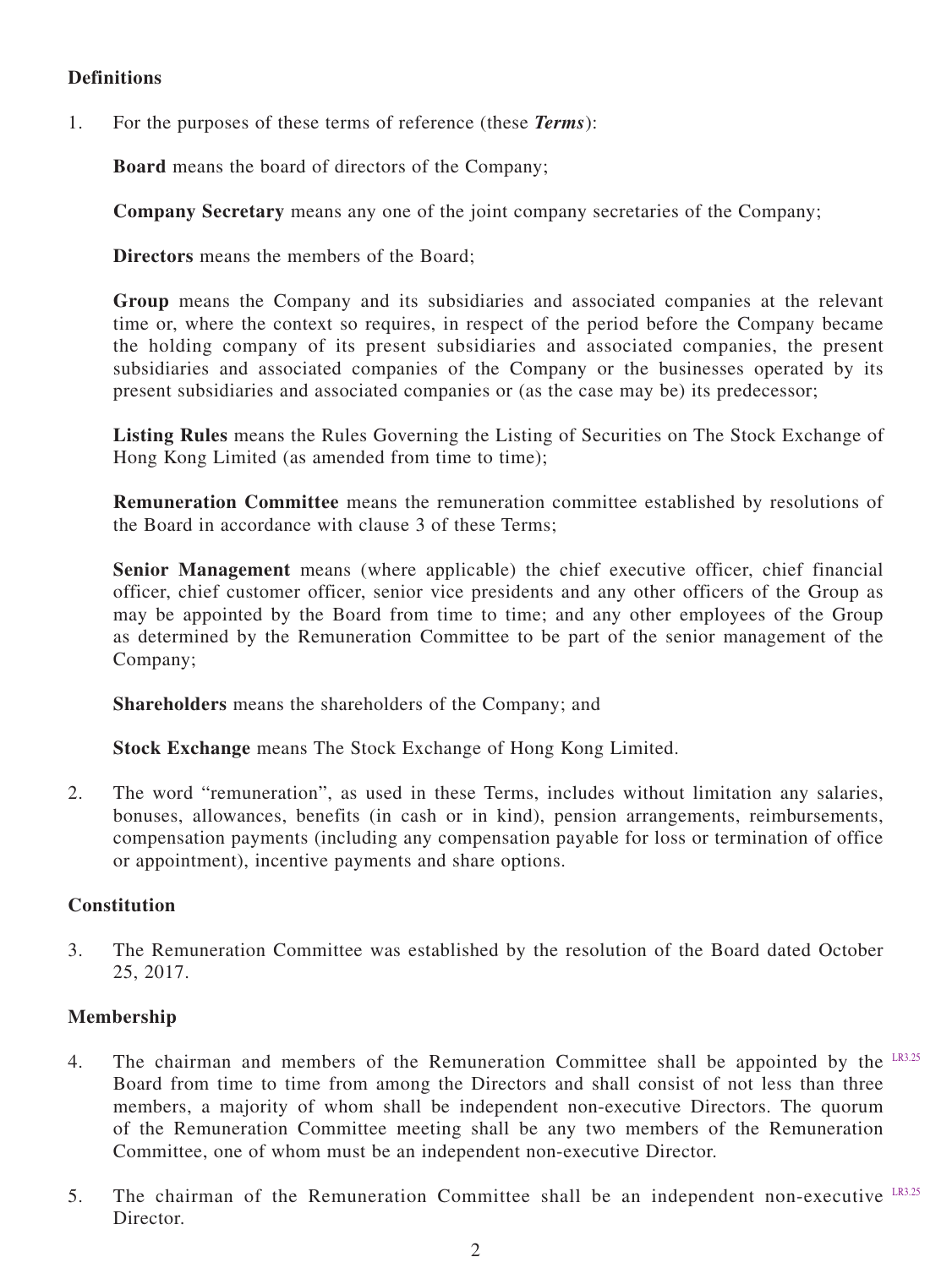- 6. No member of the Remuneration Committee shall receive, either directly or indirectly, any remuneration other than Directors' fees from the Company for any advisory or consultancy role or otherwise.
- 7. The term of office of a member of the Remuneration Committee shall correspond to that of a Director. During the term of office, any member of the Remuneration Committee who ceases to hold office as a Director will automatically be disqualified as a member of the Remuneration Committee and the Board shall appoint a replacement in accordance with clause 4 of these Terms.
- 8. Each member of the Remuneration Committee shall disclose to the Remuneration Committee:
	- (a) any personal financial interest (other than as a Shareholder of the Company) in any matter to be decided by the Remuneration Committee; or
	- (b) any potential conflict of interest arising from a cross-directorship.

Any such member shall abstain from voting on resolutions of the Remuneration Committee in relation to which such interest exists and from participating in the discussions concerning such resolutions, and shall (if so required by the Board) resign from the Remuneration **Committee.** 

### **Frequency and procedure of meetings**

- 9. Unless otherwise stated herein, the meetings of the Remuneration Committee are governed by the relevant provisions contained in the Company's articles of association for regulating the meeting and proceedings of Directors.
- 10. Meetings of the Remuneration Committee shall be held at least once a year. The chairman of the Remuneration Committee shall convene a meeting upon request by any member of the Remuneration Committee. The meeting shall be chaired by the chairman of the Remuneration Committee. In the absence of the chairman of the Remuneration Committee, the other members present shall elect one of them to chair the meeting. A.7.1
- 11. An agenda and accompanying Board papers should be sent in full to all Directors in a timely A.7.2 manner and at least three days before the intended date of a meeting of the Remuneration Committee (or such other period as agreed by the Board).
- 12. The Senior Management is obliged to supply the Board and the Remuneration Committee A.7.2 with adequate information, in a timely manner, in order to enable it to make informed decisions. The information supplied must be complete and reliable. Where a Director requires more information than the information provided voluntarily by the Senior Management, the relevant Director should make additional necessary enquiries to the Senior Management. The Board, the Remuneration Committee and individual Directors shall have separate and independent access to the Senior Management.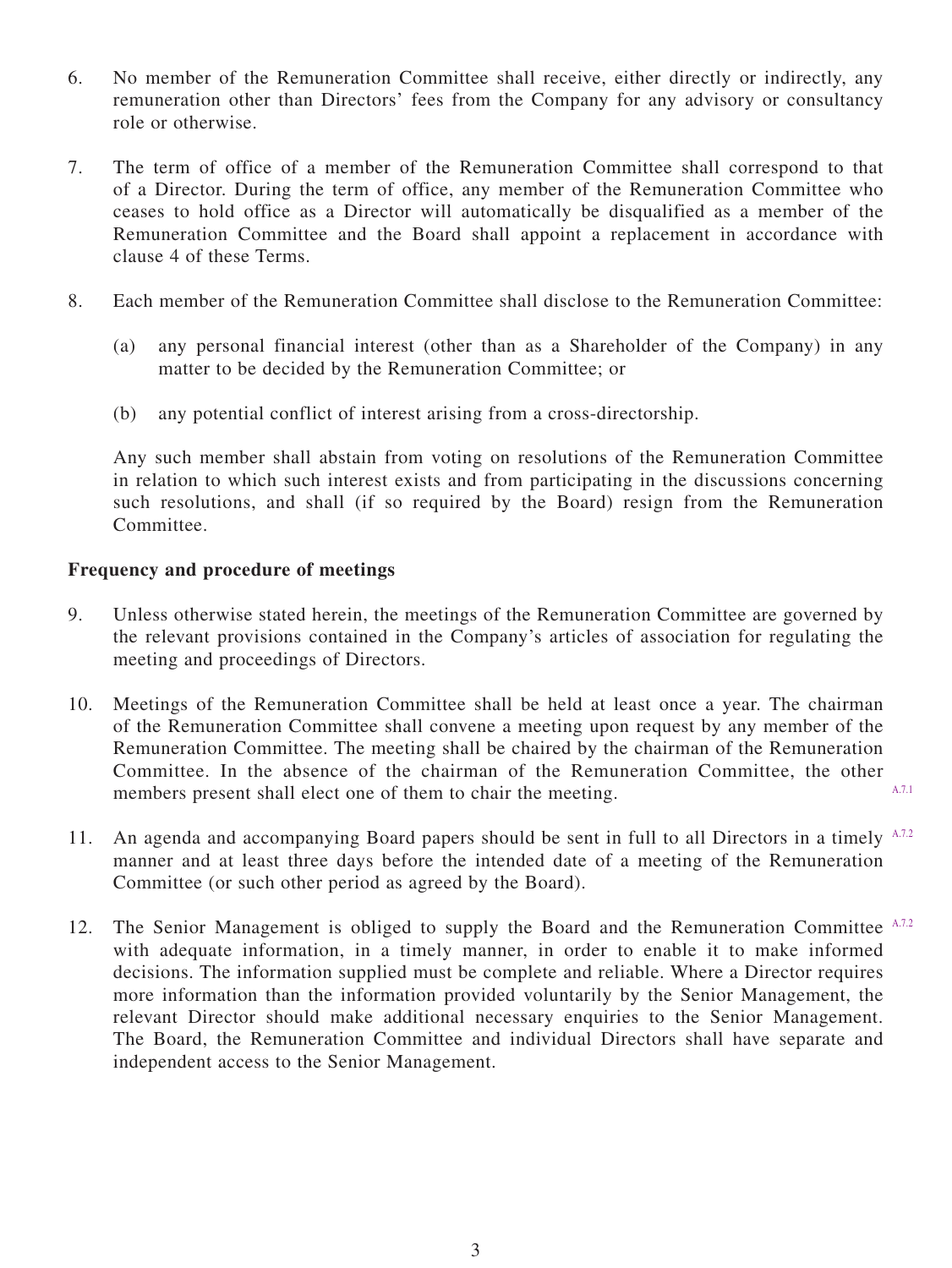13. The Company Secretary shall be the secretary of the Remuneration Committee.

## **Annual General Meetings**

- 14. The chairman of the Remuneration Committee shall attend the Company's annual general ELL2 meetings and be prepared to respond to any Shareholder's questions on the Remuneration Committee's activities.
- 15. If the chairman of the Remuneration Committee is unable to attend an Annual General E.1.2 Meeting of the Company, he shall arrange for another member of the Remuneration Committee, or failing this, his duly appointed delegate, to attend in his place. Such person shall be prepared to respond to any Shareholders' questions on the Remuneration Committee's activities.

# **Authority**

- 16. The Remuneration Committee is authorized by the Board to discharge its duties within these Terms. It is authorized to seek any information it requires from the Directors and/or the Senior Management who are directed to co-operate with the Remuneration Committee.
- 17. The Remuneration Committee is authorized by the Board to obtain external independent B.L.I professional advice and to secure the attendance of outsiders with relevant experience and expertise, at the Company's expense, if it considers it necessary. The Remuneration Committee shall be exclusively responsible for establishing the selection criteria, selecting, appointing and setting the terms of reference for any external remuneration consultant who advises the Remuneration Committee.

## **Duties**

- 18. The duties of the Remuneration Committee shall include:
	- (a) making recommendations to the Board on the Company's policy and structure for all  $B.1.2(a)$ Directors' and Senior Management remuneration and on the establishment of a formal and transparent procedure for developing remuneration policy;
	- (b) reviewing and approving management's remuneration proposals with reference to the  $B.1.2(b)$ Board's goals and objectives;
	- (c) being responsible for either:
		- (i) determining with delegated responsibility, the remuneration packages of individual executive Directors and Senior Management; or
		- (ii) making recommendations to the Board on the remuneration packages of individual executive Directors and Senior Management;
	- (d) making recommendations to the Board on the remuneration of non-executive Directors; B.1.2(d)

B.1.2(c)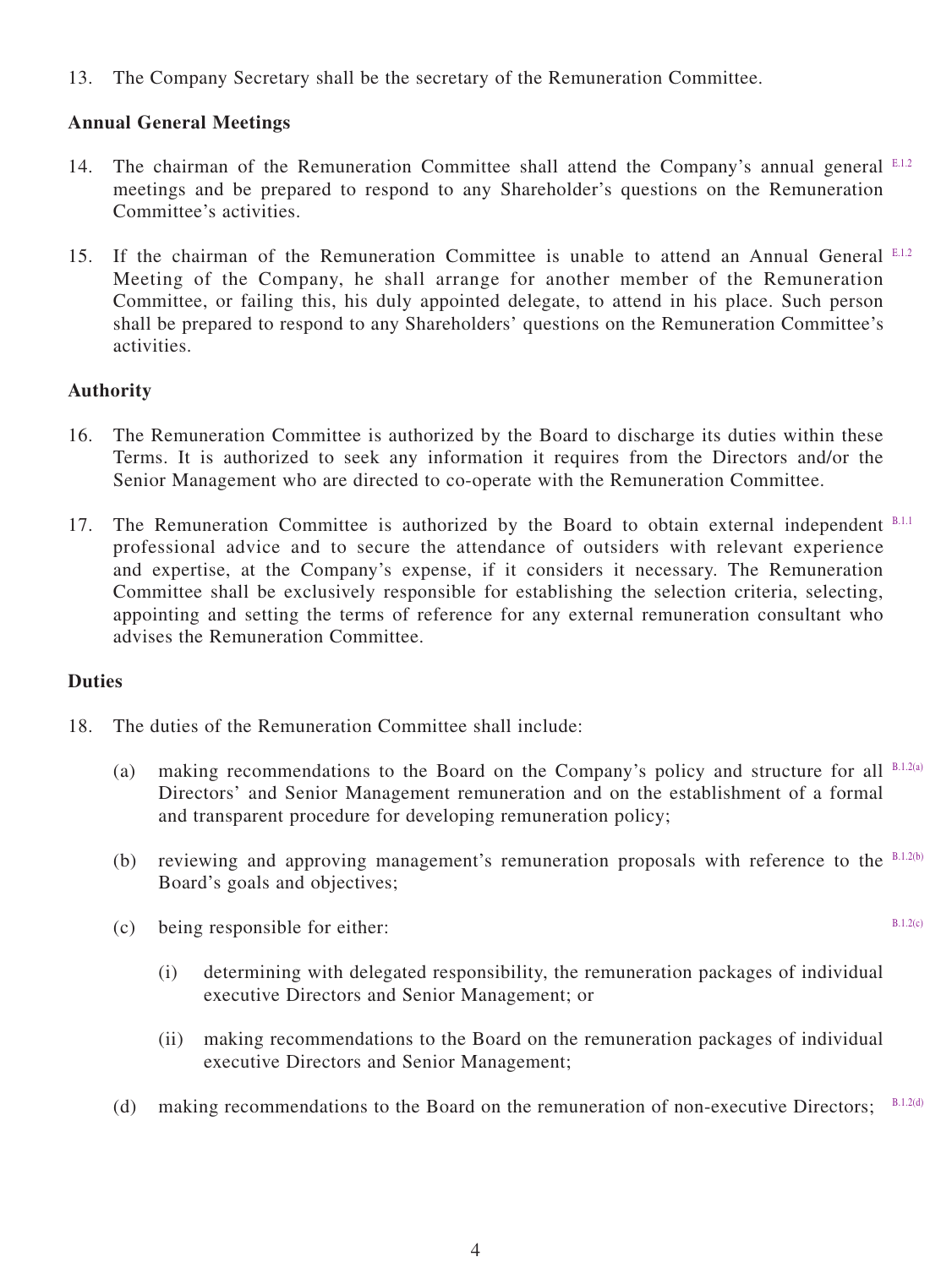- (e) considering salaries paid by comparable companies, time commitment and B.1.2(e) responsibilities, and employment conditions elsewhere in the Group;
- (f) reviewing and approving the compensation payable to executive Directors and Senior  $B.1.2(f)$ Management for any loss or termination of office or appointment in order to ensure that such compensation is consistent with the contractual terms and is otherwise fair and not excessive;
- (g) reviewing and approving compensation arrangements relating to dismissal or removal of B.1.2(g) Directors for misconduct in order to ensure that they are consistent with the contractual terms and are otherwise reasonable and appropriate;
- (h) ensuring that no Director or any of his associates is involved in deciding his own B.1.2(h) remuneration;
- (i) reviewing the Company's policy on expense reimbursements for the Directors and Senior Management; and
- (j) discussing other topics as specified by the Board.
- 19. In carrying out its duties under these Terms, the Remuneration Committee should:
	- (a) consult the chairman of the Board and/or the chief executive officer about their  $B.1.1$ remuneration proposals for other executive Directors and have access to independent professional advice if necessary;
	- (b) determine the packages needed to attract, retain and motivate executive Directors of the quality required, but avoid paying more than is necessary for this purpose;
	- (c) judge where to position the Company relative to other companies, be aware of what comparable companies are paying and should take account of the Company's relative performance;
	- (d) be sensitive to the wider scene, including pay and employment conditions within the Group and elsewhere, especially when determining annual salary increases;
	- (e) ensure that the performance-related elements of remuneration form a significant  $_{\text{non}}^{\text{BL}}$ proportion of the total remuneration package of executive Directors and are designed to align their interests with those of Shareholders and to give the executive Directors incentives to perform at the highest levels; and RBP
	- (f) ensure that share options offered by the Company to its Directors or Senior Management (if any) are in accordance with the Listing Rules, as applicable.
- 20. Without prejudice to the generality of these Terms set out above, the Remuneration Committee shall (directly or through any persons so authorized by the Remuneration Committee to do so on its behalf):
	- (a) operate the Company's share option scheme or other incentives schemes (if any) as they apply to Directors and/or the Senior Management, and recommend to the general meeting of Shareholders any grants of options to be made to Directors and/or the Senior